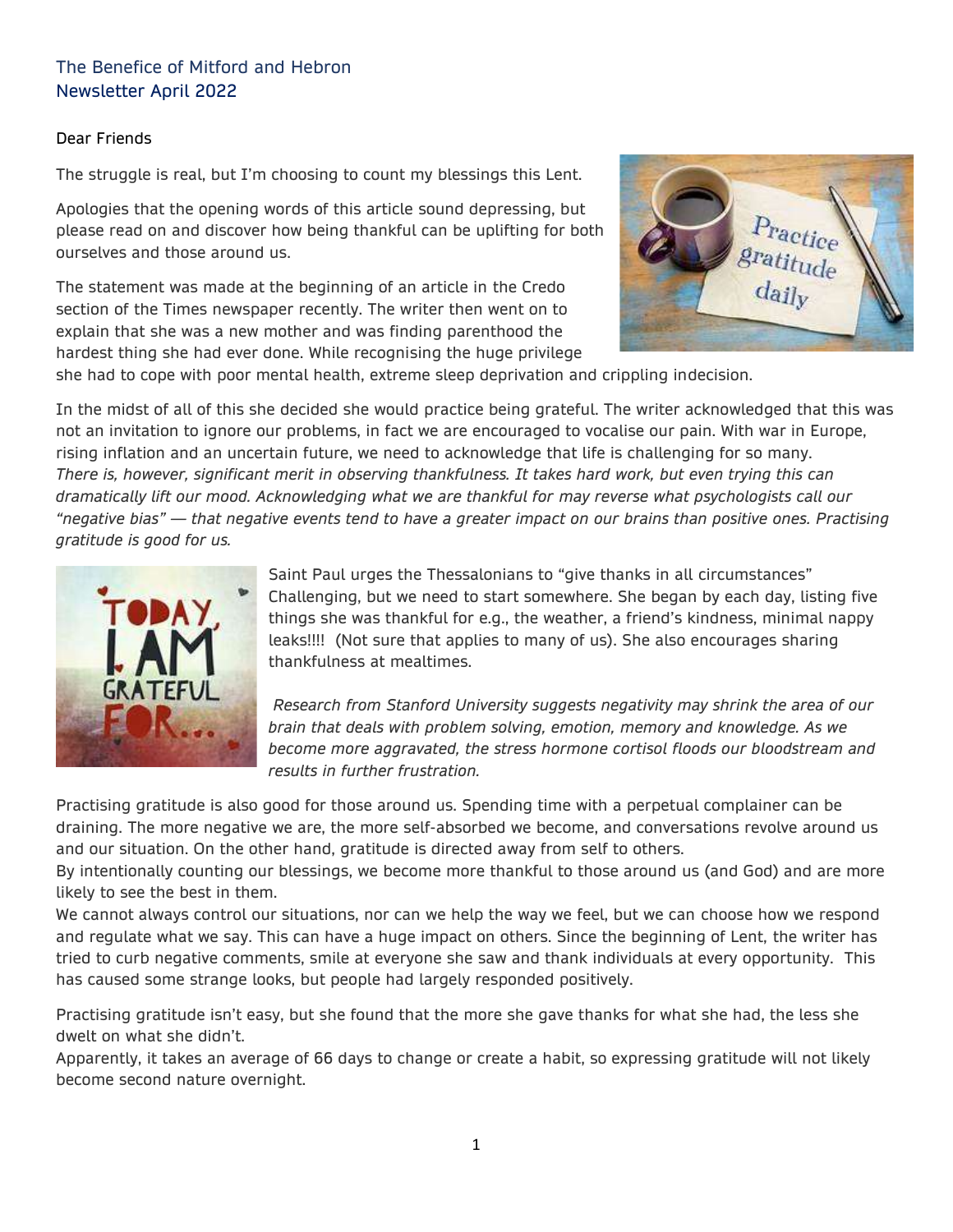The writer concludes. *Practising gratitude hasn't removed my problems or changed my situation, but it has dramatically shifted my perspective. By choosing to look up this Lent I have found myself profoundly comforted by a loving God who promises to draw close and bring overwhelming hope even in our darkest moments.*

Although Lent is drawing to a close, we can accept the gratitude challenge, cross from negativity, gossip and complaining to gratitude. When we put into practice regularly acknowledging what we are grateful for, every one of us is impacted. Our outlook on life and attitudes change. Our face tells a different story. What story could our faces tell after 66 days?

# **DATES FOR YOUR DIARY**



**Palm Sunday**

Sunday 10<sup>th</sup> April - Mitford Church - 9.30 am Morning Praise

## **Maundy Thursday**

Thursday  $14<sup>th</sup>$  April – Hebron Church – 7.00 pm Holy Communion

**Good Friday**

Friday  $15<sup>th</sup>$  April – Hebron Church – 10 am Good Friday Meditation

Friday 15<sup>th</sup> April – Mitford Church – 12 noon – 3 pm Vigil (please arrive/leave on the hour and/or half hour)

#### **Coffee Mornings**

Saturday 16<sup>th</sup> April – Hebron Church 10 am until 12 noon (see later in the Newsletter for further details)

Saturday 16<sup>th</sup> April – St James Church 10 am until 12 noon (see later in the Newsletter for further details)

#### **Easter Sunday**

Sunday  $17<sup>th</sup>$  April – Mitford Church – 9.30 am Holy Communion

#### **Visit by Richard Sanderson**

Tuesday 26 April – Mitford Stable Room – 7 pm (see later in the Newsletter for further details)

#### **Service of Worship and Fellowship**

Thursday 28th April – Hebron Church – 2.00 pm

This is primarily for our older members of the church family who find it difficult to access an early morning service, but of course all are welcome. The service will be followed by a short time of fellowship.

#### **Spring Ciderfest – Bjorn Again**

Hebron Community Association Saturday 30<sup>th</sup> April – Hebron Church – 6.30 pm – Tickets £12 from Alyson Wigfield [a.wigfield565@btinternet.com](mailto:a.wigfield565@btinternet.com) Tel 516565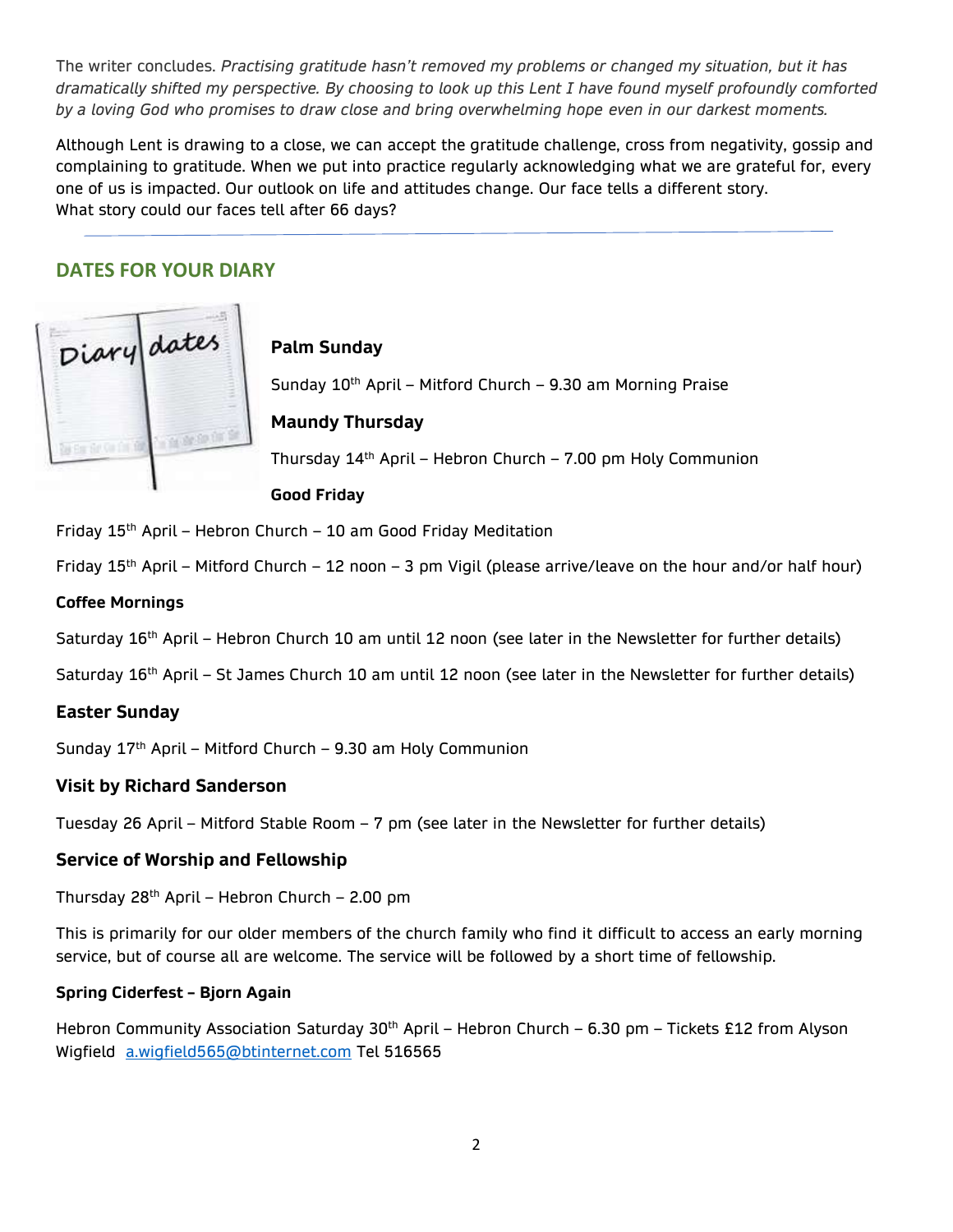## **Annual Parochial Church Meeting**

Thursday  $26<sup>th</sup>$  May – Mitford Church – 7 pm

## **Jubilee Celebrations**

Saturday 4<sup>th</sup> June – Mitford Village (see later in the Newsletter for further details)

Sunday 5<sup>th</sup> June – Mitford Church -Celebration Sunday (see later in the Newsletter for further details)

## **Message from the Wardens**

#### **Appointing a new Priest in Charge**

Work progresses well on appointing a new priest in charge. On 14 March we met with Archdeacon Catherine and our neighbouring benefice to our west who will be sharing our next priest in charge. It was a good meeting and we foresee many exciting opportunities for collaboration in the service of Christ. The parties are now completing various documentation so that the post can be advertised in early May. Shortlisting and interviews of candidates can then take place during June. Please keep all concerned in your prayers, particularly the person who God is preparing to send to us!

*Sean*

On behalf of the Wardens

# **Message from the Treasurer**

#### **Mitford and Hebron Joint PCC have a new joint bank account!**

If you give by standing order (or would like to) you will need to cancel your existing mandate and set up a new one in favour of the bank details below. This can be done at your bank or through online banking. Those of you familiar with online banking will know additional checks are now in place which match the account name, number and sort code with those held by the bank unfortunately this is currently only used by the top six major banks and CAF is not one of them. If you are worried about this, transfer £1 to the details below and contact Carol Thompson who will be able to confirm that the £1 has been



received. You can then set up your standing order for your usual amount. Any questions, contact Carol on 07801 600807, [carolhthompson@hotmail.co.uk.](mailto:carolhthompson@hotmail.co.uk)

| <b>Bank Name:</b>      | <b>CAF Bank</b>       |  |
|------------------------|-----------------------|--|
| <b>Account Number:</b> | 00034906              |  |
| <b>Sort Code:</b>      | 405240                |  |
| <b>Account Name:</b>   | Mitford & Hebron JPCC |  |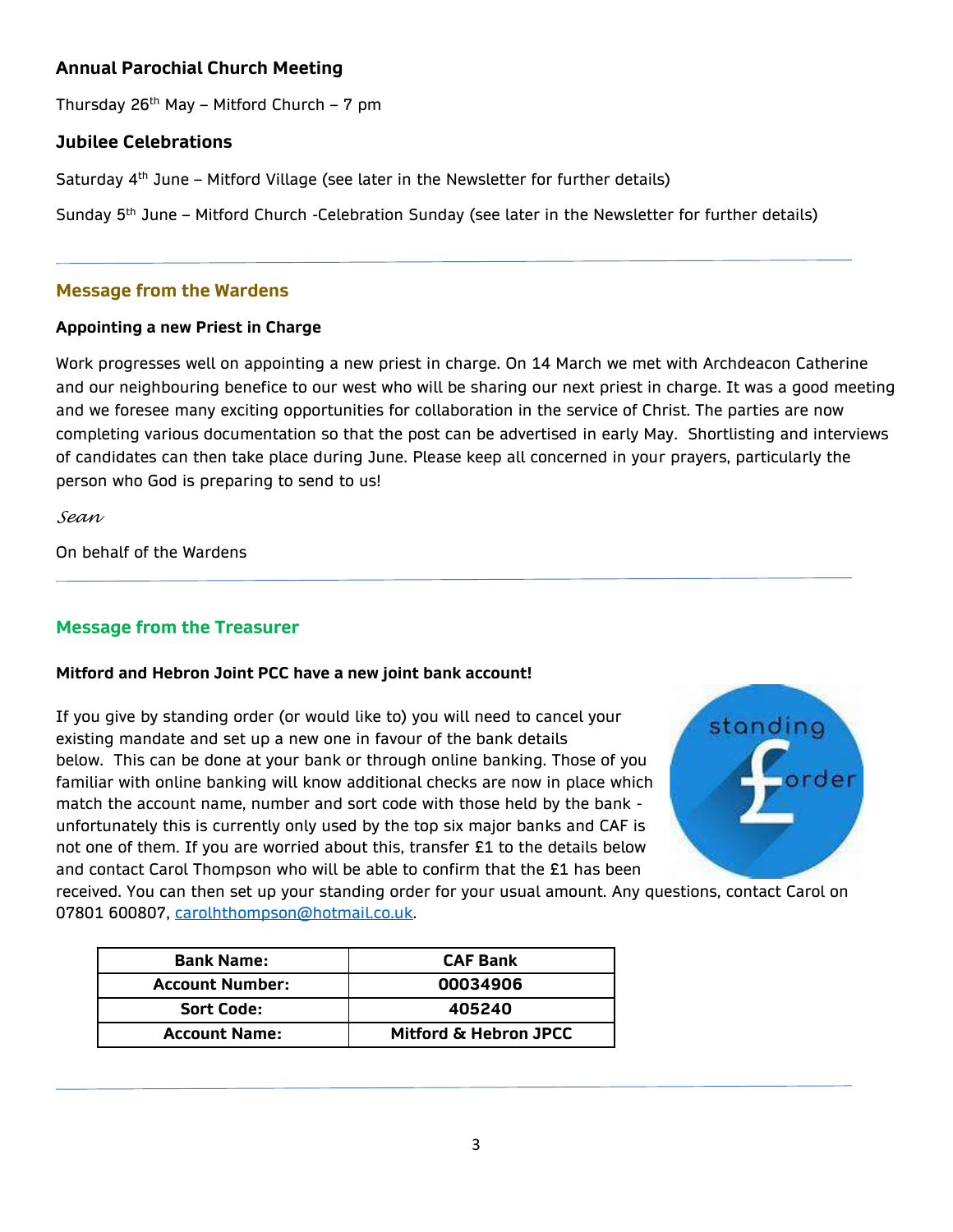

Revision of Electoral Rolls – Mitford and Hebron Parishes - Reminder<br>As you are hopefully now all aware, the 20<br>Hebron benefice Electoral Rolls is cur-<br>on April 28<sup>th al</sup>core As you are hopefully now all aware, the 2022 revision to the Mitford and Hebron benefice Electoral Rolls is currently underway. The revision will close on April 28<sup>th</sup> ahead of the Annual Parishioners (APM) and Annual Parochial Church (APCM) meetings being held on May 26<sup>th</sup>.

If you are not already on one of the two parish Electoral Rolls, please give this, plus participation in church life in general some thought. As mentioned earlier, the Roll is important as it defines not only the size of the Joint Parochial Church Council, i.e. the number of volunteers who can help with the management of the two churches, but also the size of our representation on the Morpeth Deanery Synod. As a reminder, in order to be able to vote at the upcoming APMs and APCM, you will need to be on the relevant Roll.

To qualify to be on the Electoral Roll, you must meet one of the following criteria;

- (a) be baptised,
- (b) be aged 16 or over, and

(c) have made one of the following three declarations

- be a member of the Church of England or of a Church in communion with it and be resident in the parish;

- be a member of the Church of England or of a Church in communion with it, be not resident in the parish, but have habitually attended public worship in the parish during the preceding six months;

- be a member in good standing of a Church which is not in communion with the Church of England but subscribes to the doctrine of the Holy Trinity and is also a member of the Church of England and have habitually attended public worship in the parish during the preceding six months.

If you would like to be added to one of the parish Electoral Rolls, details on how to do this are shown on the Revision to Electoral Roll Notices on the relevant church noticeboards, or in the March Newsletter.

If you are already a member of the Electoral Roll, please note that no further action is required.

Thanks in advance,

Nigel Jobson

Electoral Roll Officer for Mitford and Hebron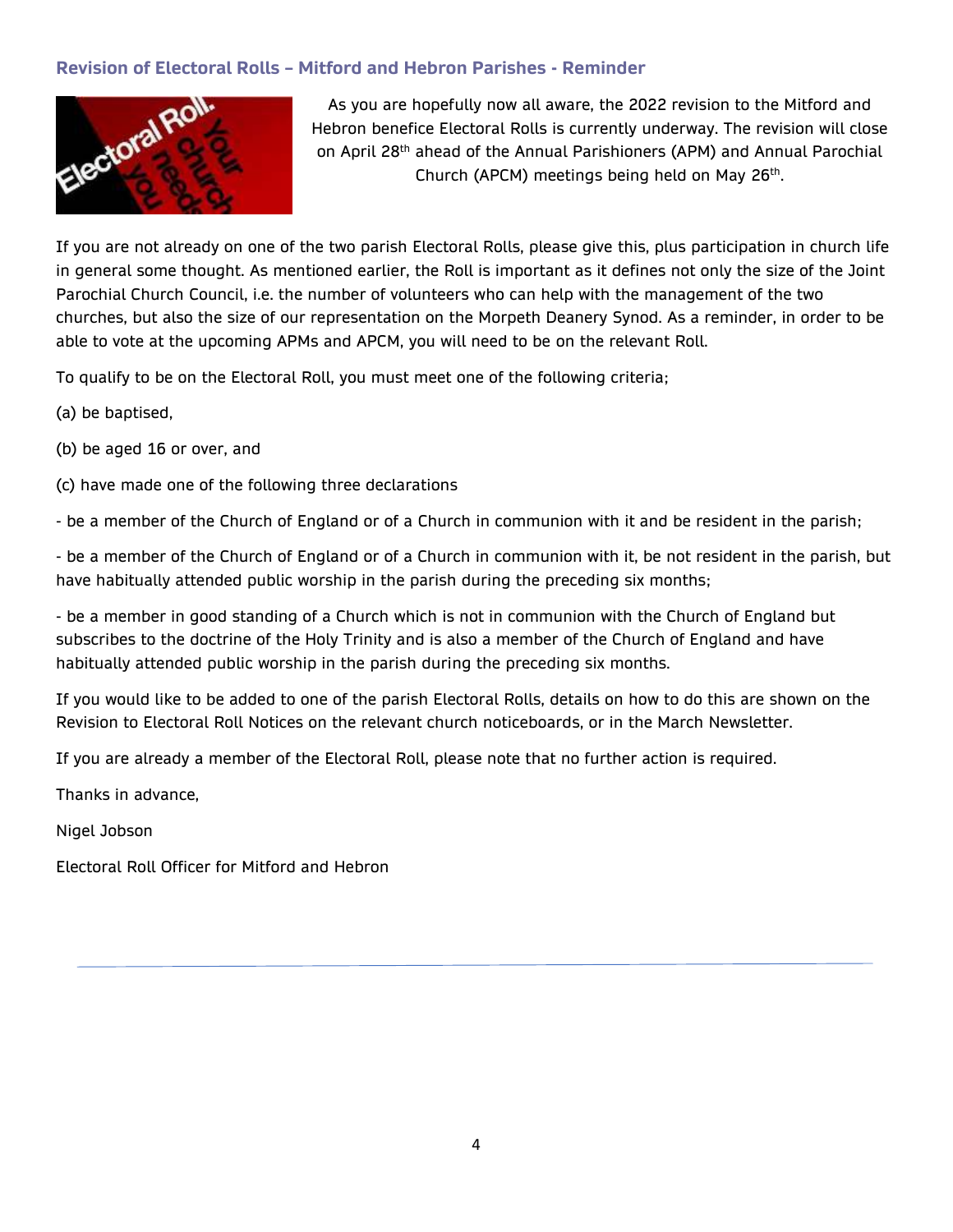

**Anna Chaplaincy Blog**

## **Anna Chaplaincy News**

**Mothering Sunday –** Thank you to those who made the posies and to those who delivered them. A real joint effort. Thank you, Tracey, for the card design.

**Easter –** Our news is brief this month, we are busy preparing Easter cards, prayers, small crosses and various goodies, to be delivered to our older members of the Church Family. If that's you listen for someone calling at your door.

**Fellowship Service** – Please join us for the Fellowship Service on Thursday 28<sup>th</sup> April at 2.00 pm in Hebron Church – refreshments are served afterwards and give us all an opportunity to chat and catch up.

We send love and prayers to you all as we journey to Easter Sunday

#### *Janice and Mary*

#### **Coffee Mornings**

**Saturday 16th April 2022**

Hebron Church – 10 am until 12 noon

Coffee Morning, Cake Stall and Raffle

Proceeds to be donated to the Disasters Emergency Committee Ukrainian Appeal.



Please support this event, enjoy some delicious cake and a chat while raising money for a worthy cause.

Contributions for the Raffle and Cake stall would be welcome as well as offers of help. Please contact Janice Robinson – contact details at end of the Newsletter.

#### **Saturday 16th April 2022**

St James Church Morpeth – 10 am until 12 noon

Coffee Morning and Toy Stall

Proceeds to be donated to Christian Aid

Any offers of cakes/tray bakes and/or 'pre-loved toys', please contact Carol Napper on 07732223117

Looks like there will be some baking sessions for us all, as well as enjoying what someone else has made.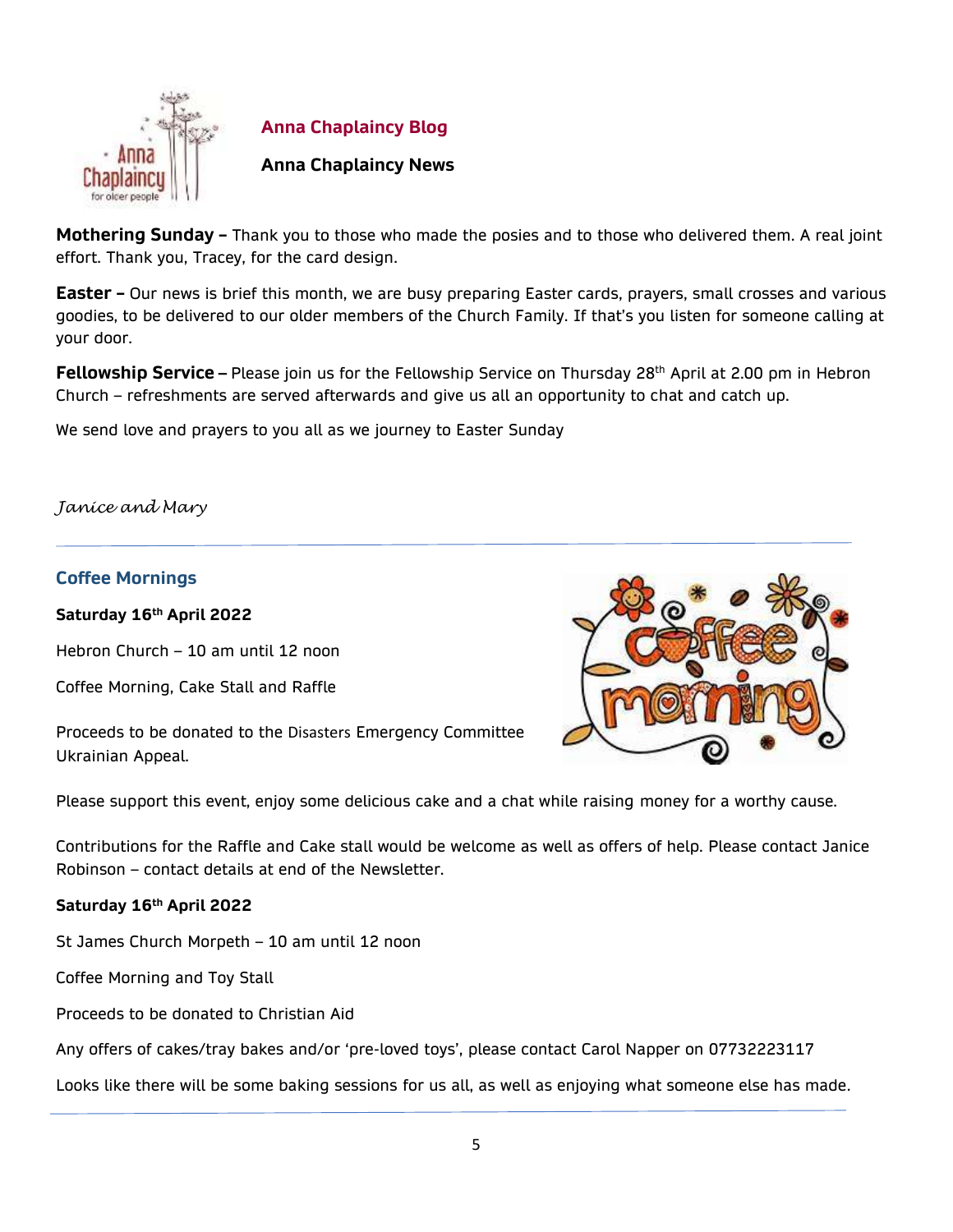#### **MITFORD & HEBRON WORLD MISSION GROUP NEWS**

#### **Tuesday 26 April – a date for your diary!**

If you missed him back in October – and even if you didn't – there will be *another chance to hear from Richard Sanderson* of New Hope for Children on the evening of Tuesday 26 April at our first in-person prayer meeting since the start of the pandemic. 2 great reasons to put the date in your diary now!



Richard will bring us the latest news from Columbia and we will then have an opportunity to participate in his work through our focused prayers. The meeting will take place in the **Stable Room** at Mitford. **Refreshments will be served from 7 pm** and the formal part of the meeting will start at 7.30 pm (finishing by 9 pm). If possible, come along at 7 and seize the chance to catch up with each other over a cup of tea or coffee and a slice of cake!

New Hope for Children is the UK arm of **Children's Vision International** (or CVI) headed up by Richard and Jeanene Sanderson. Richard is originally from the northeast of England.

CVI runs children's homes in Bogata looking after around 100 children at a time from babies up to young adults. In addition to this, CVI runs the Beginning of Wisdom School which educates children from nursery to the end of high school. Every child in the school comes from a needy family and receives not just lessons but also uniform, meals and extracurricular activities. The Beginning of Wisdom School has helped break the cycle of poverty in the lives of the children and their families opening up opportunities for work or higher education or both.

In addition to running the children's homes and school, CVI also runs humanitarian and medical missions to some of the most poverty-stricken parts of Columbia. They do this in conjunction with the Columbian government and military who help with logistics. For more information (and lots of pictures!) go to <https://www.newhope4childrenuk.org/>

We look forward to seeing you on 26 April!

Alice Lane

# **PASTORAL CARE**

**"***A new commandment I give unto you that you love one another as I have loved you"*

We must indeed care for each other as he commands us. If you need help, support, advice, or prayer, or know someone who does.

**PLEASE** know that you can contact the Pastoral Care Team. **Dick Quinby 07960792198 Mary Dowswell 07890269028**

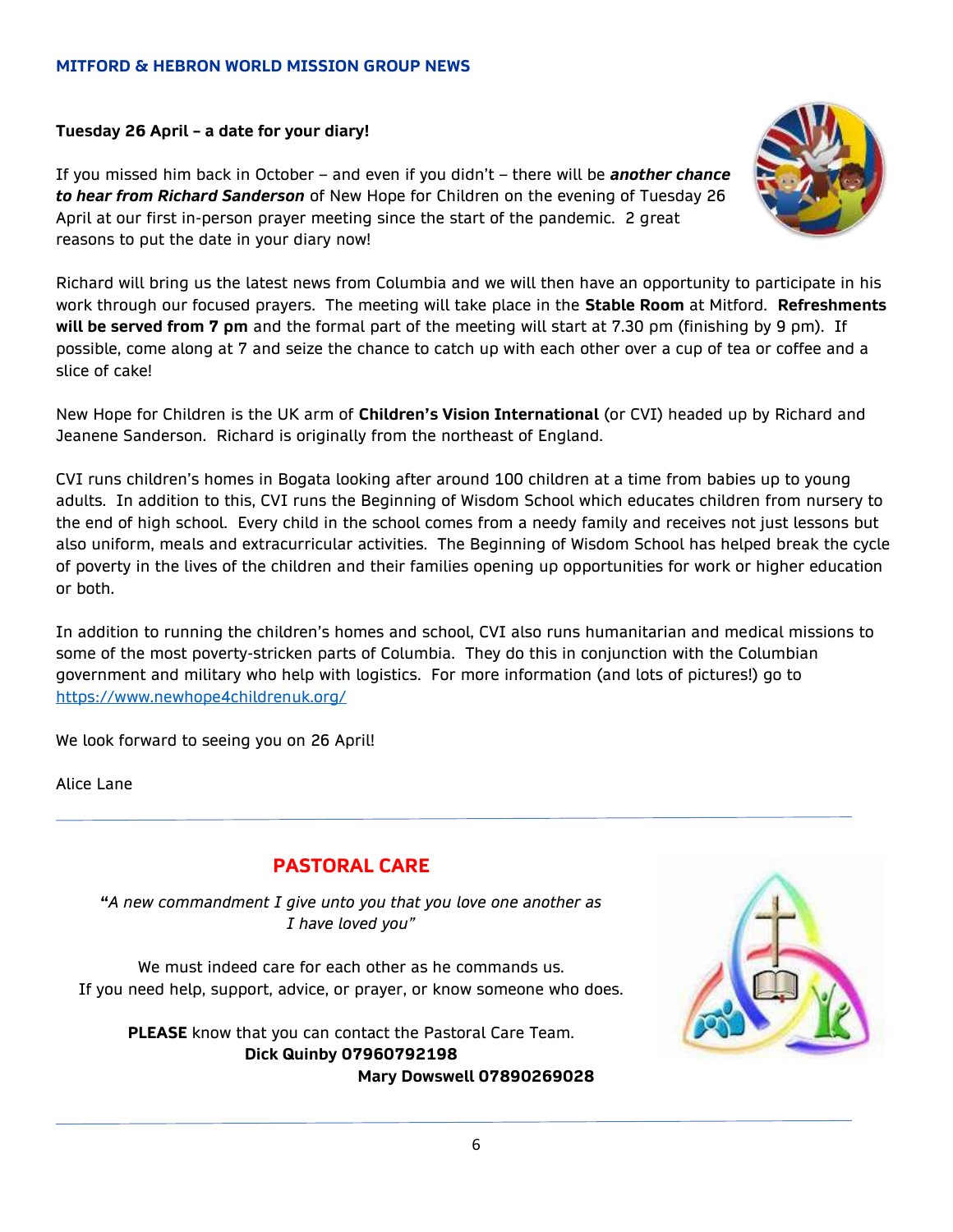## **Jubilee Celebrations**

### **Saturday 4 th June 2022**

Plans are well underway for a celebration event at Fontside, Mitford. So far, the details are as follows:

Date: 4<sup>th</sup> June 2022

Time: 2 pm until everyone goes home!

Location: Fontside Village Green.

Events: Hog Roast (there will be a charge for this): Bouncy Castle: Live band 4 pm until 6 pm.

There will be more information to follow, but in the meantime **please save this date**.

## **Sunday 5th June 2022**

Service of Thanksgiving and Celebration – Mitford Church 10 am

Over the Bank Holiday weekend at the beginning of June, we are being encouraged to celebrate the Queen's Platinum Jubilee. We have decided that in our Benefice we will widen our celebrations. We want the occasion to acknowledge and mark all the special events we as a church family have not been able to celebrate together, all the birthdays, anniversaries, births, new jobs, retirements, new homes, graduations, exam results etc.

There will be a service of thanksgiving and celebration starting at 10 am in Mitford Church, this will be followed at 11 am by cake, bubbly and coffee.

**Please save this date** for this very special family occasion.

## **Ukraine**

As you will all be aware the situation in Ukraine is still critical, with the death toll rising, reports of atrocities and the ever-increasing number of refugees. The two keyways to support Ukraine at the present moment is by prayer and by cash donations.



Many of you will include the Ukraine situation in your prayers and the Tuesday Prayer Group always contains a section devoted to praying for Ukraine and Russia.

Please continue to pray for Ukraine and perhaps consider joining the Tuesday Prayer Group. The group meet online but are planning to resume face to face meetings after Easter. Contact Alan Travis for further details. [alantravis10@hotmail.com.](mailto:alantravis10@hotmail.com)

Again, many of you will have made contribution to the Disasters Emergency Committee Ukraine Appeal or your own nominated charity working to bring relief and aid to all those affected by this war.

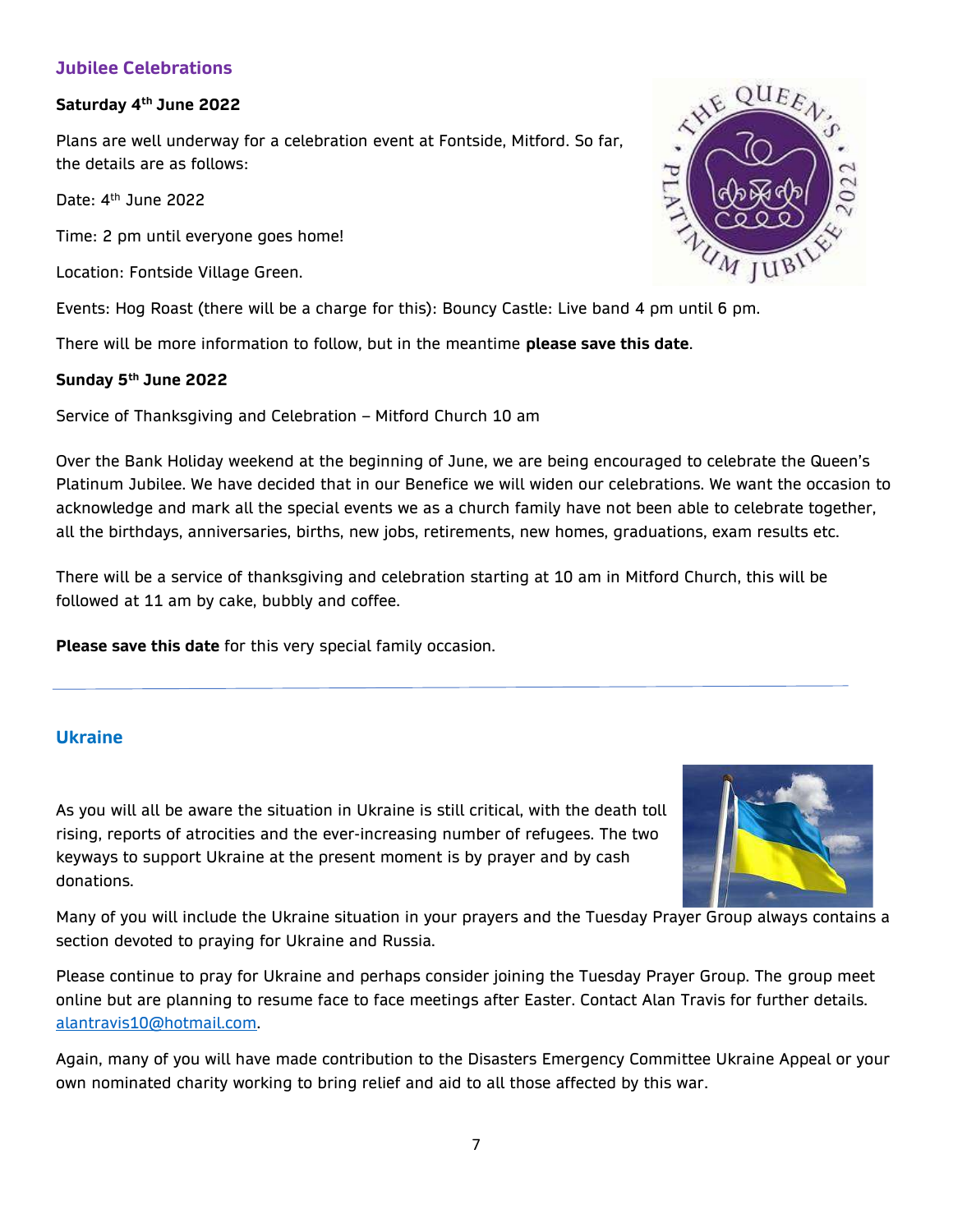The Benefice is also coordinating a financial response. Many thanks to all who contributed to the special collection on Sunday 3<sup>rd</sup> April, a grand total of £526 was collected. This money together with the money raised from the Coffee Morning on 16<sup>th</sup> April will be sent with a donation from the Benefice's World Mission Group to the DEC.

As the situation unfolds there will be other ways, we can offer help both as a church and on a individual level. The Church of England Ukraine Toolkit contains useful information and links.

Link to toolkit - <https://www.churchofengland.org/resources/community-action/war-ukraine-responding>

# **A Prayer for Ukraine**

Jesus, Prince of Peace

Bringer of Peace to our broken world,

You call us to participate in the family business of peacemaking,

So we come to pray for peace in Ukraine.

We pray against those who want to bring fear, violence and destruction, restrain them Almighty God. For troops on both sides, we pray for restraint.

For those negotiating, give them courage and humility to put the lives of the vulnerable and innocent at the centre.

For those who are living in fear, who are contemplating fleeing their homes or who already have, protect them, be their shelter, bring your peace to their hearts.

For churches, for our brothers and sisters who are currently stocking up on food, water and medicines, ready to turn their buildings into hostels or hospitals, supply them with all the resources they need as they bring your presence.

For families in Ukraine who are already taking in refugees fill their homes with love and patience and healing. For the people of Russia who don't support the path of their government, protect them from harm as they speak and live courageously.

Prince of peace, bring peace in Ukraine we pray, show us how we can love and make peace from where we are. Amen.

## **A Message from Ian**

**Plunge Your Mind into the Ocean of God's Sovereignty** Article / Meditation by John Piper, adapted by Ian lane

Sometimes we need to plunge our minds into the ocean of God's sovereignty. We need to feel the weight of it, like deep and heavy water pressing in against every pore, the deeper we go. A billion rivers of providence pour into this ocean. And God himself gathers up all his countless deeds — from eternity to eternity — and pours them into the currents of his infallible revelation. He speaks, and explains, and promises, and makes his awesome, sovereign providence the place we feel most reverent, most secure, most free.

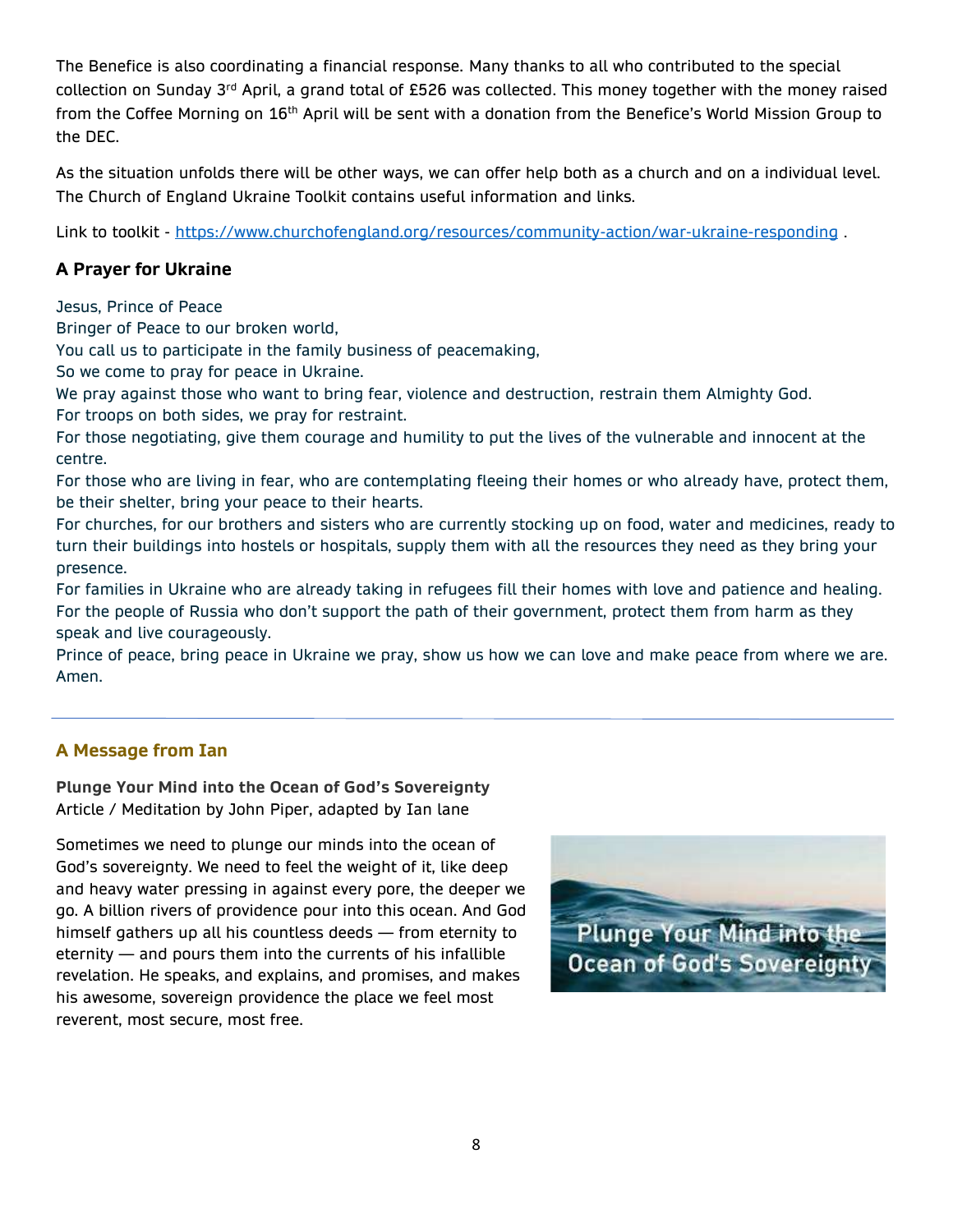Sometimes we need to be reminded by God himself that there are no limits to his rule. We need to hear from him that he is sovereign over the whole world, and everything that happens in it. We need his own reminder that he is never helpless, never frustrated, never at a loss. We need his assurance that he reigns over terrorism, special operations in Ukraine, Russia, China, India, Nigeria, France, Poland, Saudi Arabia, the United Kingdom and the United States of America — every nation, every people, every language, every tribe, every chief, president, king, premier, prime minister, and politician, great or small.

Sometimes we need to hear specific statements from God himself about his own authority. We need God's own words. It is the very words of God that have unusual power to settle our nerves, and make us stable, wise, and courageous.



So let's listen. Let's treat the Bible as the voice of God. Let's turn what the Bible says about God into what God says about God — which is what the Bible really is — God speaking about God. So these are not direct passages of scripture but interpretations – a move from a third person account to a first person account.

As we read, let us meditate on God's word and ask him to speak to us through it.

**We praise you, O God, that all authority in the universe belongs to you.** "There is no authority except from me, and those that exist have been instituted

by me." (Romans 13:1)

"You, Pilate, would have no authority over my Son at all unless it had been given you from me." ([John 19:11\)](https://biblia.com/bible/esv/John%2019.11)

## **We stand in awe, O God, that in your freedom you do all that you please and all that you plan.**

"Whatever I please, I do, in heaven and on earth, in the seas and all deeps." [\(Psalm 135:6\)](https://biblia.com/bible/esv/Ps%20135.6)

"I work all things according to the counsel of my will." ([Ephesians 1:11\)](https://biblia.com/bible/esv/Eph%201.11)

"I am God, and there is no other; I am God, and there is none like me, declaring the end from the beginning and from ancient times things not yet done, saying, 'My counsel shall stand, and I will accomplish all my purpose.'" ([Isaiah 46:9](https://biblia.com/bible/esv/Isa%2046.9%E2%80%9310)–10)

## **We submit with reverence to you, O God, because, through your Son, you remove and install the rulers of the world.**

"Wisdom and might belong to me. I change times and seasons; I remove kings and set up kings." ([Daniel 2:20](https://biblia.com/bible/esv/Dan%202.20%E2%80%9321)– [21\)](https://biblia.com/bible/esv/Dan%202.20%E2%80%9321)

"I sent my angel and struck Herod down, because he did not give me glory, and he was eaten by worms and breathed his last." ([Acts 12:23\)](https://biblia.com/bible/esv/Acts%2012.23)

**Indeed, O God, you not only raise rulers and put them down; you govern all their deeds in every age.** "The king's heart is a stream of water in my hand, says the Lord; I turn it wherever I will." ([Proverbs 21:1\)](https://biblia.com/bible/esv/Prov%2021.1) "I have given all these lands into the hand of Nebuchadnezzar, the king of Babylon, my servant, and I have given him also the beasts of the field to serve him. All the nations shall serve him and his son and his grandson, until the time of his own land comes. Then many nations and great kings shall make him their slave." [\(Jeremiah 27:6](https://biblia.com/bible/esv/Jer%2027.6%E2%80%937)–7)

"As I have planned, so shall it be, and as I have purposed, so shall it stand. I will break the Assyrian in my land; and his yoke shall depart from my people." [\(Isaiah 14:24](https://biblia.com/bible/esv/Isa%2014.24%E2%80%9325)–25)

"I will make the nations the inheritance of my Son, and the ends of the earth will be his possession. He shall break them with a rod of iron." ([Psalm 2:8](https://biblia.com/bible/esv/Ps%202.8%E2%80%939)–9)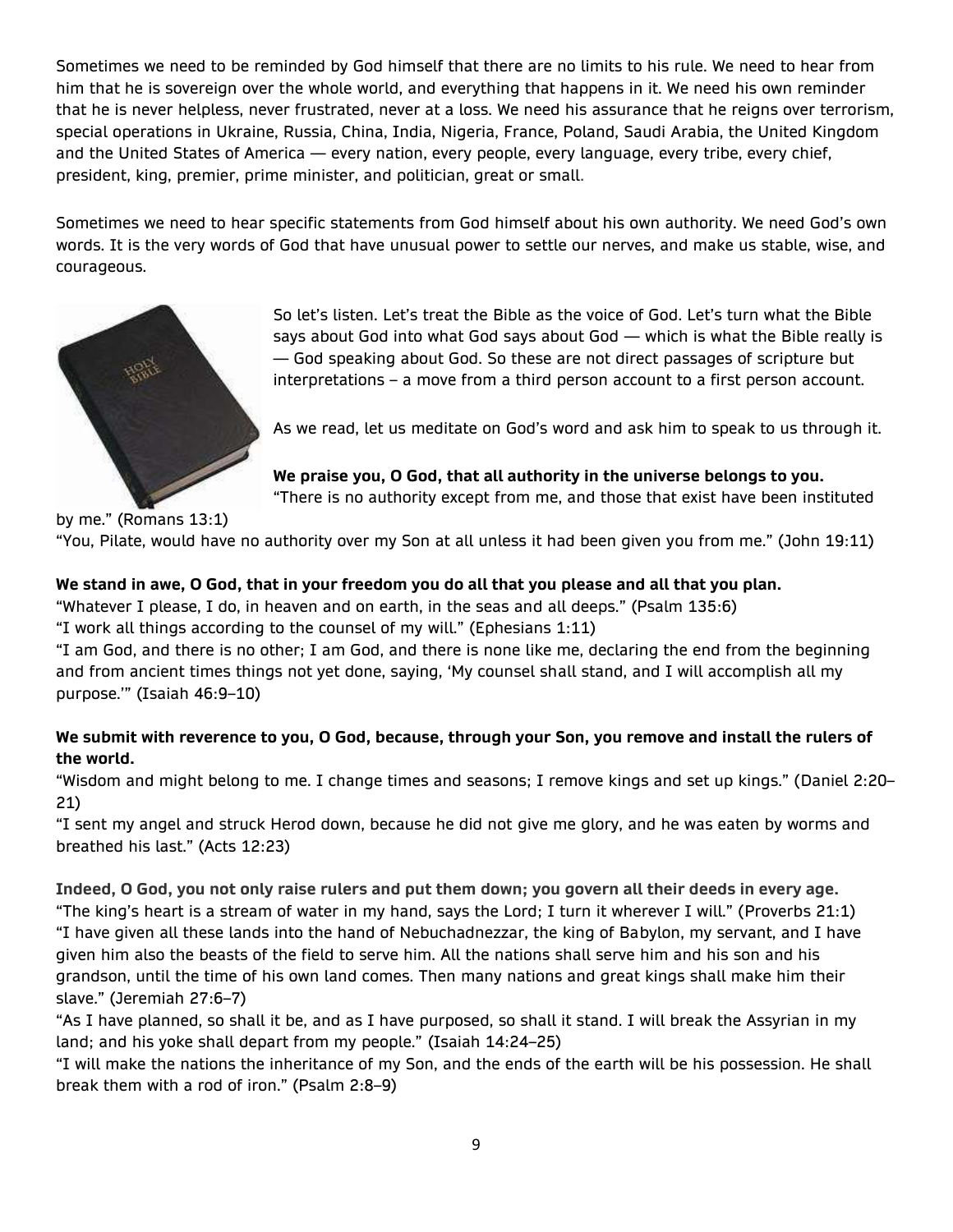**We acknowledge with wonder, O God, that no plan of man succeeds but those which you, in unfathomable wisdom, permit.**

"I bring the counsel of the nations to nothing; I frustrate the plans of the peoples." [\(Psalm 33:10\)](https://biblia.com/bible/esv/Ps%2033.10) "No wisdom, no understanding, no counsel can avail against me." ([Proverbs 21:30\)](https://biblia.com/bible/esv/Prov%2021.30)

## **And how mighty and wise you are, O God, that no man, no nation, force of nature can thwart your holy plans.**

"No purpose of mine can be thwarted." ([Job 42:2\)](https://biblia.com/bible/esv/Job%2042.2)

"I do according to my will among the host of heaven and among the inhabitants of the earth; and none can stay my hand or say to me, 'What have you done?'" [\(Daniel 4:35\)](https://biblia.com/bible/esv/Dan%204.35)

"There is none who can deliver from my hand; I work, and who can turn it back?" [\(Isaiah 43:13\)](https://biblia.com/bible/esv/Isa%2043.13)

## **And so it will be forever, O God. You rule over all, with an everlasting rule, for the sake of the lowly who trust your Son.**

"I live forever, for my dominion is an everlasting dominion, and my kingdom endures from generation to generation." [\(Daniel 4:34\)](https://biblia.com/bible/esv/Dan%204.34)

"My dominion shall not pass away, and my kingdom shall not be destroyed." ([Daniel 7:14\)](https://biblia.com/bible/esv/Dan%207.14) "My Son will reign over the house of Jacob forever, and of his kingdom there will be no end." ([Luke 1:33\)](https://biblia.com/bible/esv/Luke%201.33)

## **Therefore, overflowing with praise and thanks, O precious and holy God, we rest in your absolute sovereignty over our lives. And rejoice to hear you say,**

"Your times are in my hand." ([Psalm 31:15\)](https://biblia.com/bible/esv/Ps%2031.15)

## **Diocesan News**

**Diocesan News**

## **An invitation from Bishop Mark: Book launch, 4 May 2022 – Doors open at 7 pm**

Bishop Mark and Ian Galloway, Director of the Free Church Track, Cranmer Hall are proud to be hosting this free event which welcomes David Ford OBE to the Northeast as he launches his new book 'The Gospel of John: A Theological Commentary' – a fresh, profound encounter with Jesus through John's gospel.

The evening will include two sessions - 'Reading and Thinking John' and 'Praying and Living John' plus opportunities for a Q&A session with one of the world's leading Christian theologians and a book signing.

City Church, The CastleGate, Melbourne Street, Newcastle, NE1 2JQ More / book now [bit.ly/AnEveningWithDavidFord](https://bit.ly/AnEveningWithDavidFord?fbclid=IwAR0FOadu2mI1Ovady0Wk5du0KpeVOgNRJ15pVa156aXoyPc2mOsecAFNhJk)

#### **Maundy Thursday Chrism Eucharist Cathedral Service, 14 April, 11am. An invitation from Bishop Mark**

*I am pleased to warmly invite you, and the people of our Diocese, to the Cathedral for the Maundy Thursday Chrism Eucharist. It will be the first time we will have been able to gather together in the Cathedral for this service since 2019, and I am looking forward to being with you for the blessing of oils, and for a renewal of our shared commitment to Christ and his people. We make this recommitment as disciples living and ministering in challenging times for our nation, and for our world. The Chrism Eucharist reminds us that we are not alone in this, and that we do not do it in our own strength, but in the strength of God through the Holy Spirit.*

*Grace and peace,* + Mark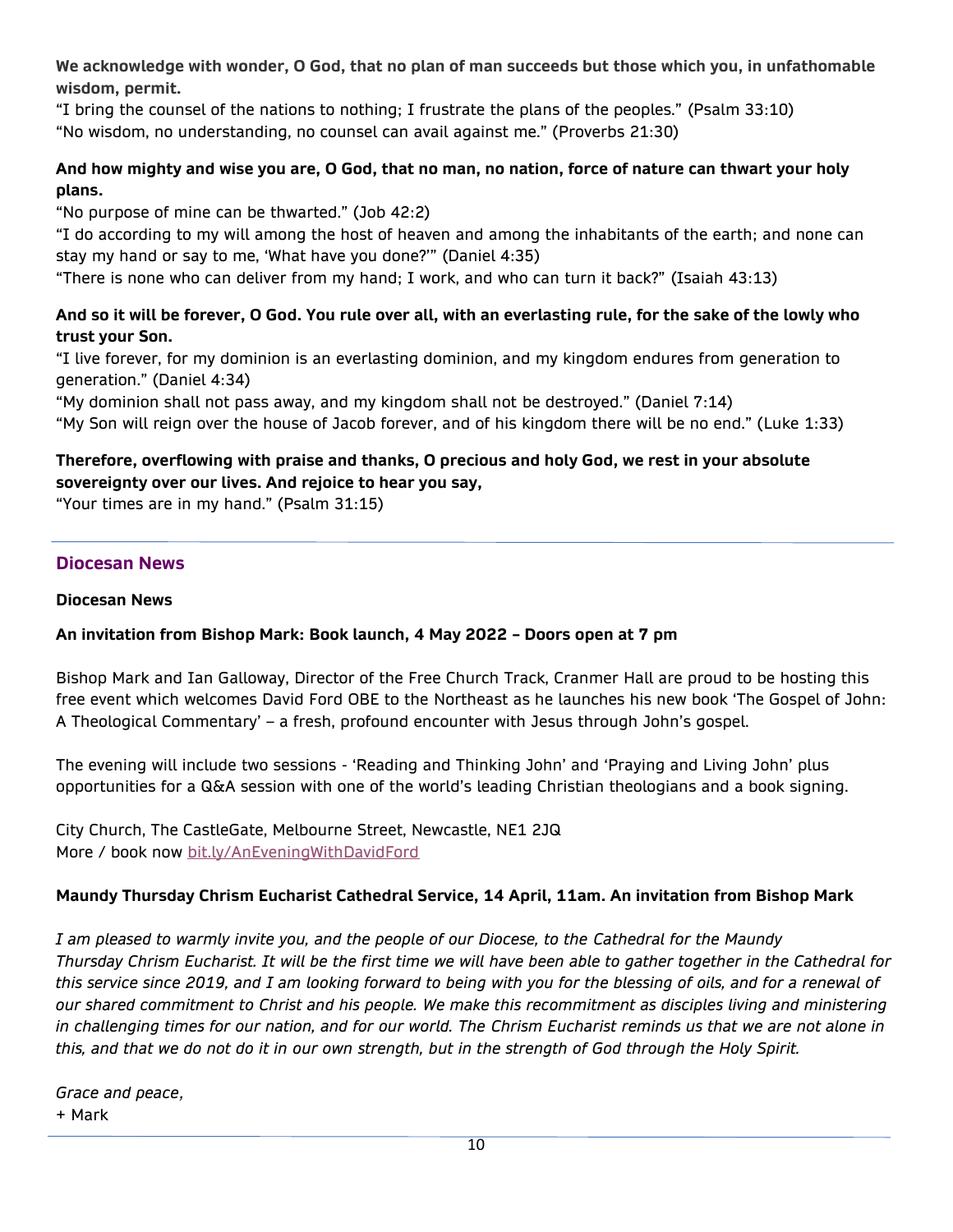# **CONTACT DETAILS**

| Sean Fugill            | Churchwarden                         | s.fugill@mitfordchurch.org       |  |
|------------------------|--------------------------------------|----------------------------------|--|
|                        |                                      | Tel: 943414                      |  |
| Janice Robinson        | Churchwarden & Anna Chaplain         | janicerob1@gmail.com             |  |
|                        |                                      | Tel: 790865                      |  |
| James Roff             | Churchwarden<br>jamessroff@gmail.com |                                  |  |
|                        |                                      | Tel: 504522                      |  |
| Janet Robinson         | Churchwarden                         | janet.robinson@mitfordchurch.org |  |
|                        |                                      | 07980188831                      |  |
| Ian Craigs             | Deputy Churchwarden                  | joanna.craigs@btconnect.com      |  |
|                        |                                      | 07720810562                      |  |
| <b>Bev Morris</b>      | <b>PCC Secretary</b>                 | secretary@mitfordchurch.org      |  |
|                        |                                      | Tel: 511196                      |  |
| Mary Priestley         | Anna Chaplain                        | marydpriestley@aol.com           |  |
|                        |                                      | Tel: 513997                      |  |
| John Rowley            | Pastoral Services [Baptisms,         | j.rowley@mitfordchurch.org       |  |
|                        | Weddings and Funerals]               | Tel: 943414                      |  |
| <b>Isabel Quinby</b>   | Safeguarding                         | safeguarding@mitfordchurch.org   |  |
|                        |                                      | Tel: 943414                      |  |
| Dick Quinby            | Pastoral Care                        | d.quinby@mitfordchurch.org       |  |
|                        |                                      | Tel: 07960792198                 |  |
| <b>Richard Addison</b> | <b>Stable Room Bookings</b>          | rick.addison@aol.co.uk           |  |
|                        |                                      | Tel: 07714685446                 |  |

# **Sunday Service Pattern**

| <b>Sunday</b> | <b>Service</b>                            |  |
|---------------|-------------------------------------------|--|
| Sunday 1      | 9.30 am Morning Praise and Holy Communion |  |
|               | <b>MITFORD</b>                            |  |
| Sunday 2      | 9.30 am Morning Praise MITFORD            |  |
|               | 4.00 pm Contemplative Worship HEBRON      |  |
| Sunday 3      | 9.30 am Morning Praise MITFORD            |  |
| Sunday 4      | 9.30 am Café Church HEBRON*               |  |
|               | 9.30 am BCP Service MITFORD               |  |
| Sunday 5      | 9.30 am Morning Praise MITFORD            |  |

**\***Café Church – Breakfast at 9.15 sharp for worship at 9.30 am. A family friendly informal style of worship.